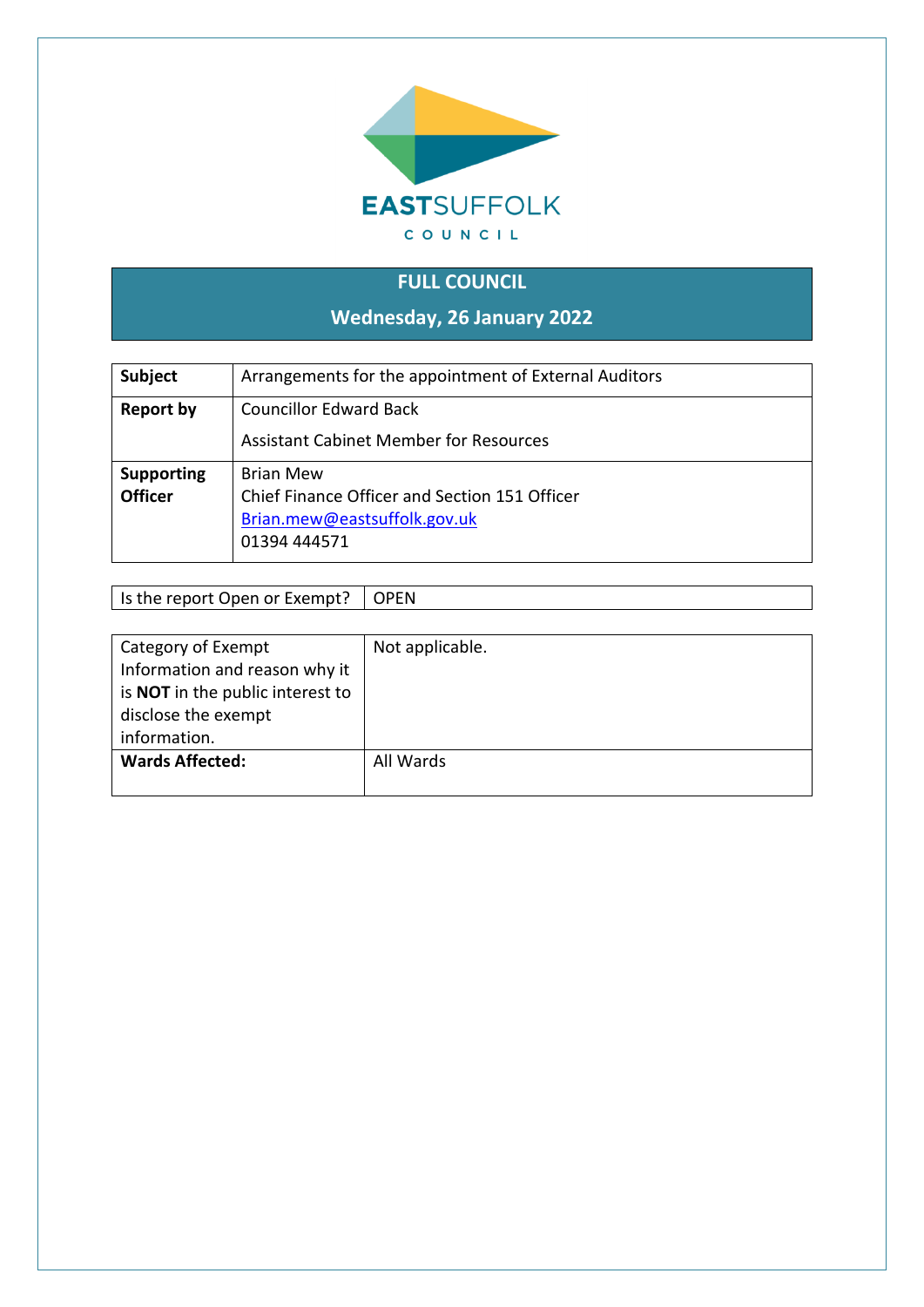## **Purpose and high-level overview**

#### **Purpose of Report:**

The purpose of this report is to update members on the appointment process for external auditors for the 5-year period from the financial year beginning 2023/24 and recommends continuing with the Public Sector Audit Appointments Ltd (PSAA) procurement route.

Audit & Governance Committee approved this report on 13<sup>th</sup> December 2021 recommending that Full Council continues to 'opt-in' to the sector led body, Public Sector Audit Appointments Ltd (PSAA), for the independent appointment of the Council's external Auditor for 5 years from the financial year 2023/24.

#### **Options:**

All options are detailed further in this report, but can be summarised as follows:

- 1. Procurement of external auditors via the PSAA route (recommended)
- 2. Form an East Suffolk Council Auditor Panel and conduct a stand-alone procurement exercise.
- 3. Join with other local authorities, establishing a Joint Auditor Panel and joint procurement.

#### **Recommendation/s:**

That the Council:

- 1. Notes the arrangements and options for appointing External Auditors to audit the Final Accounts of the Council from 2023/24 for a 5-year period, and that the practical deadline to opt-in is 11<sup>th</sup> March 2022.
- 2. Approves to 'opt-in' to the sector led body, Public Sector Audit Appointments Ltd (PSAA), for the independent appointment of the Council's external Auditor for 5 years from the financial year 2023/24.

### **Corporate Impact Assessment**

#### **Governance:**

Section 7 of the Local Audit and Accountability Act 2014 (the Act) requires a relevant authority to appoint an external auditor to audit its accounts for a financial year not later than 31 December in the preceding year.

#### **ESC policies and strategies that directly apply to the proposal:**

The appointment of external auditors does not link directly to the Council's policies and strategies, however through securing external assurance over the Council's governance, financial statements, and value for money, this will assist to achieve the priorities of the Strategic Plan.

#### **Environmental:**

No impact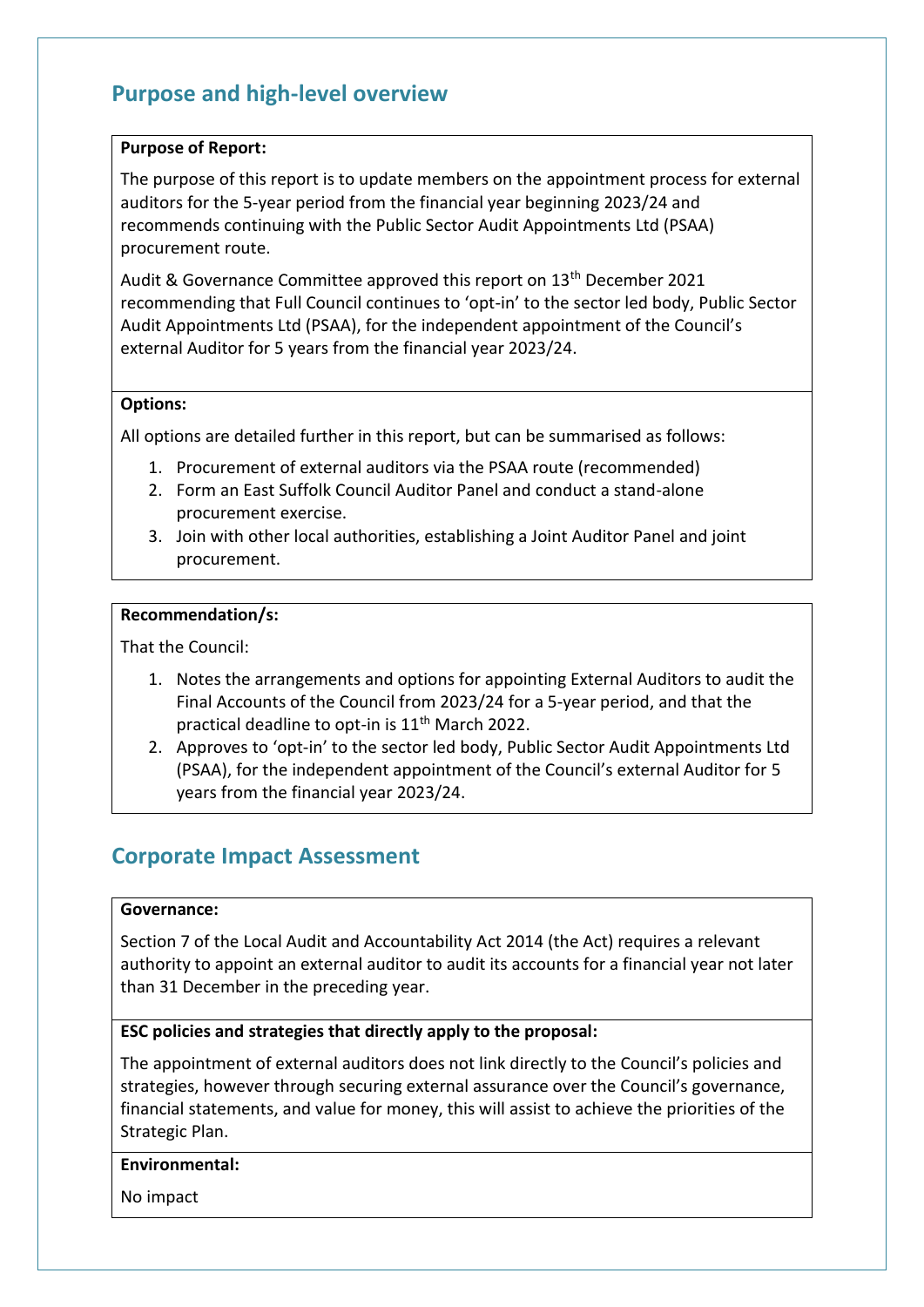#### **Equalities and Diversity:**

No impact

**Financial:**

The appointment method of external auditors will affect the fee charged to the Council.

**Human Resources:**

No impact

**ICT:**

No impact

**Legal:**

No impact

**Risk:**

Failure to appoint an external auditor in the timescales required.

Section 12 of the Local Audit and Accountability Act 2014 (the Act) makes provision for the failure to appoint a local auditor: the authority must immediately inform the Secretary of State, who may direct the authority to appoint the auditor named in the direction or appoint a local auditor on behalf of the authority.

|                             | Public Sector Audit Appointments Ltd (PSAA) |
|-----------------------------|---------------------------------------------|
| <b>External Consultees:</b> | Suffolk Chief Finance Officers              |

## **Strategic Plan Priorities**

| Select the priorities of the <b>Strategic Plan</b> which are supported by<br>this proposal:<br>(Select only one primary and as many secondary as appropriate) |                                                             |                 | <b>Secondary</b><br>priorities |
|---------------------------------------------------------------------------------------------------------------------------------------------------------------|-------------------------------------------------------------|-----------------|--------------------------------|
| <b>T01</b>                                                                                                                                                    | <b>Growing our Economy</b>                                  |                 |                                |
| P01                                                                                                                                                           | Build the right environment for East Suffolk                | <b>Contract</b> |                                |
| P02                                                                                                                                                           | Attract and stimulate inward investment                     |                 |                                |
| P03                                                                                                                                                           | Maximise and grow the unique selling points of East Suffolk |                 |                                |
| P04                                                                                                                                                           | <b>Business partnerships</b>                                | l.              |                                |
| <b>P05</b>                                                                                                                                                    | Support and deliver infrastructure                          | П               |                                |
| <b>T02</b>                                                                                                                                                    | <b>Enabling our Communities</b>                             |                 |                                |
| P06                                                                                                                                                           | <b>Community Partnerships</b>                               |                 |                                |
| <b>P07</b>                                                                                                                                                    | Taking positive action on what matters most                 |                 |                                |
| P08                                                                                                                                                           | Maximising health, well-being and safety in our District    |                 |                                |
| P09                                                                                                                                                           | <b>Community Pride</b>                                      |                 |                                |
| <b>T03</b>                                                                                                                                                    | <b>Maintaining Financial Sustainability</b>                 |                 |                                |
| P <sub>10</sub>                                                                                                                                               | Organisational design and streamlining services             | <b>Contract</b> |                                |
| P11                                                                                                                                                           | Making best use of and investing in our assets              |                 |                                |
| P12                                                                                                                                                           | Being commercially astute                                   |                 | ⊠                              |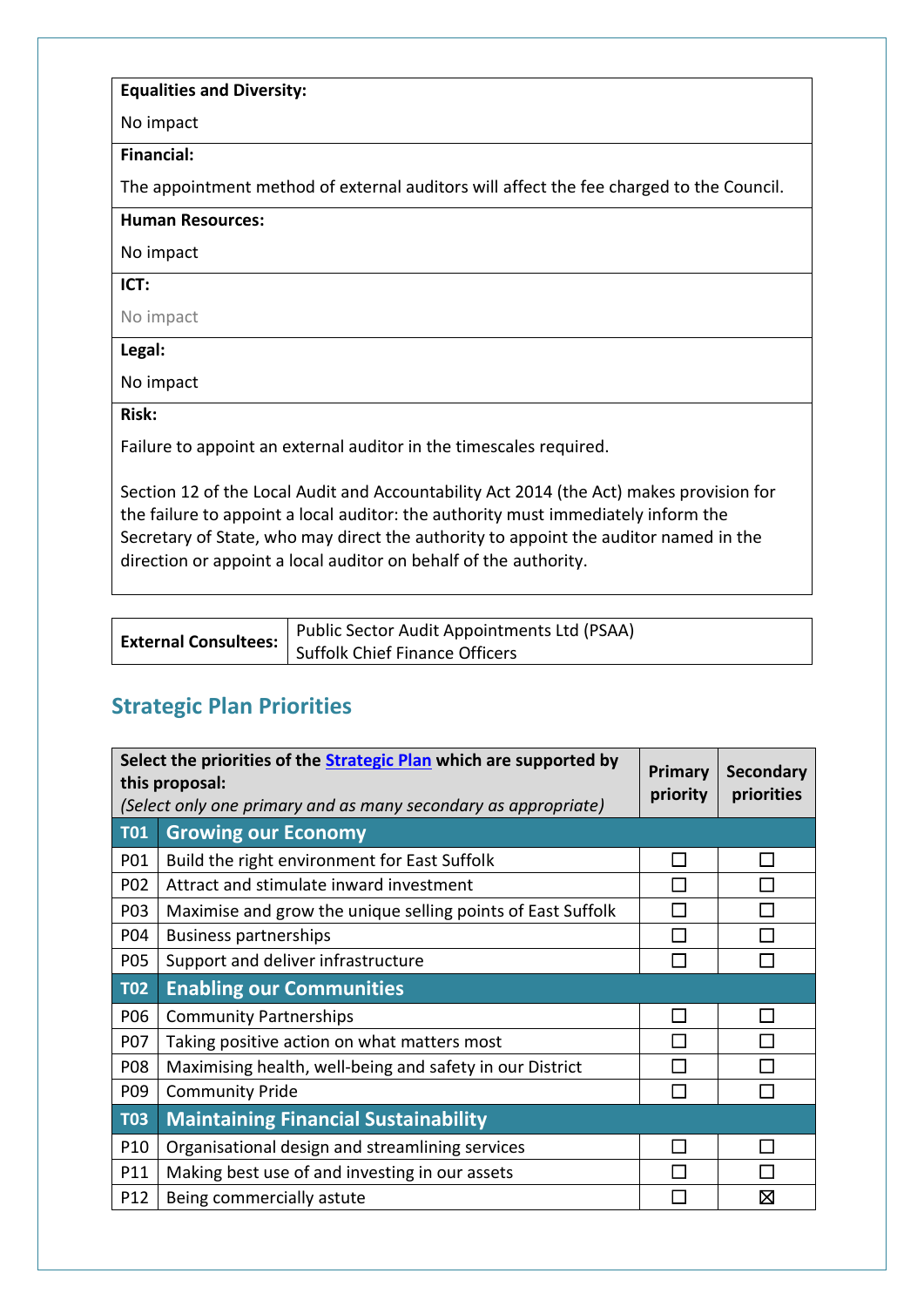| P13                                                                                                                                                                | Optimising our financial investments and grant opportunities |   |   |
|--------------------------------------------------------------------------------------------------------------------------------------------------------------------|--------------------------------------------------------------|---|---|
| P14                                                                                                                                                                | Review service delivery with partners                        |   | ⊠ |
| <b>T04</b>                                                                                                                                                         | <b>Delivering Digital Transformation</b>                     |   |   |
| P15                                                                                                                                                                | Digital by default                                           | П |   |
| P16                                                                                                                                                                | Lean and efficient streamlined services                      |   |   |
| P17                                                                                                                                                                | Effective use of data                                        |   |   |
| P18                                                                                                                                                                | Skills and training                                          |   |   |
| P19                                                                                                                                                                | District-wide digital infrastructure                         |   |   |
| <b>T05</b>                                                                                                                                                         | <b>Caring for our Environment</b>                            |   |   |
| P20                                                                                                                                                                | Lead by example                                              |   |   |
| P21                                                                                                                                                                | Minimise waste, reuse materials, increase recycling          |   |   |
| P22                                                                                                                                                                | Renewable energy                                             |   |   |
| P23                                                                                                                                                                | Protection, education and influence                          |   |   |
| <b>XXX</b>                                                                                                                                                         | <b>Governance</b>                                            |   |   |
| <b>XXX</b>                                                                                                                                                         | How ESC governs itself as an authority                       | ⊠ |   |
| How does this proposal support the priorities selected?                                                                                                            |                                                              |   |   |
| A sector led body has the opportunity to negotiate contracts with firms nationally,<br>maximising the opportunity for the most economic and efficient approach for |                                                              |   |   |

procurement of external audit on behalf of East Suffolk Council.

# **Background and Justification for Recommendation**

| $\overline{\mathbf{1}}$ | <b>Background facts</b>                                                                                                                                                                                                                                                                                                                                                                                                                                                                                                                                             |
|-------------------------|---------------------------------------------------------------------------------------------------------------------------------------------------------------------------------------------------------------------------------------------------------------------------------------------------------------------------------------------------------------------------------------------------------------------------------------------------------------------------------------------------------------------------------------------------------------------|
| 1.1                     | The Local Audit and Accountability Act 2014 brought the Audit Commission to a<br>close, with it formally closing on 31 March 2015. Transitional arrangements for the<br>appointment of external auditors, and the setting of audit fees for all local<br>government and NHS bodies in England were established, and at the end of the<br>transitional arrangements, public bodies were asked to specify their preferred<br>method of appointing external auditors. Following this a sector led body, the<br>Public Sector Audit Appointments Ltd (PSAA) was chosen. |
| 1.2                     | It was believed that a sector led body had the opportunity to negotiate contracts<br>with firms nationally, maximising the opportunity for the most economic and<br>efficient approach for procurement of external audit on behalf of the whole<br>sector. The scheme was designed to save time and resources for local government<br>bodies and, through collective procurement, secure the best prices without<br>compromising on audit quality.                                                                                                                  |
| 1.3                     | Legislation requires a resolution of Council if a local authority wishes to opt-in to<br>the national arrangement with the PSAA.<br>Section 7 of the Local Audit and Accountability Act 2014 (the Act) requires a<br>relevant authority to appoint a local auditor to audit its accounts for a financial<br>year not later than 31 December in the preceding year. Section 8 governs the<br>procedure for appointment including that the Authority must consult and take                                                                                            |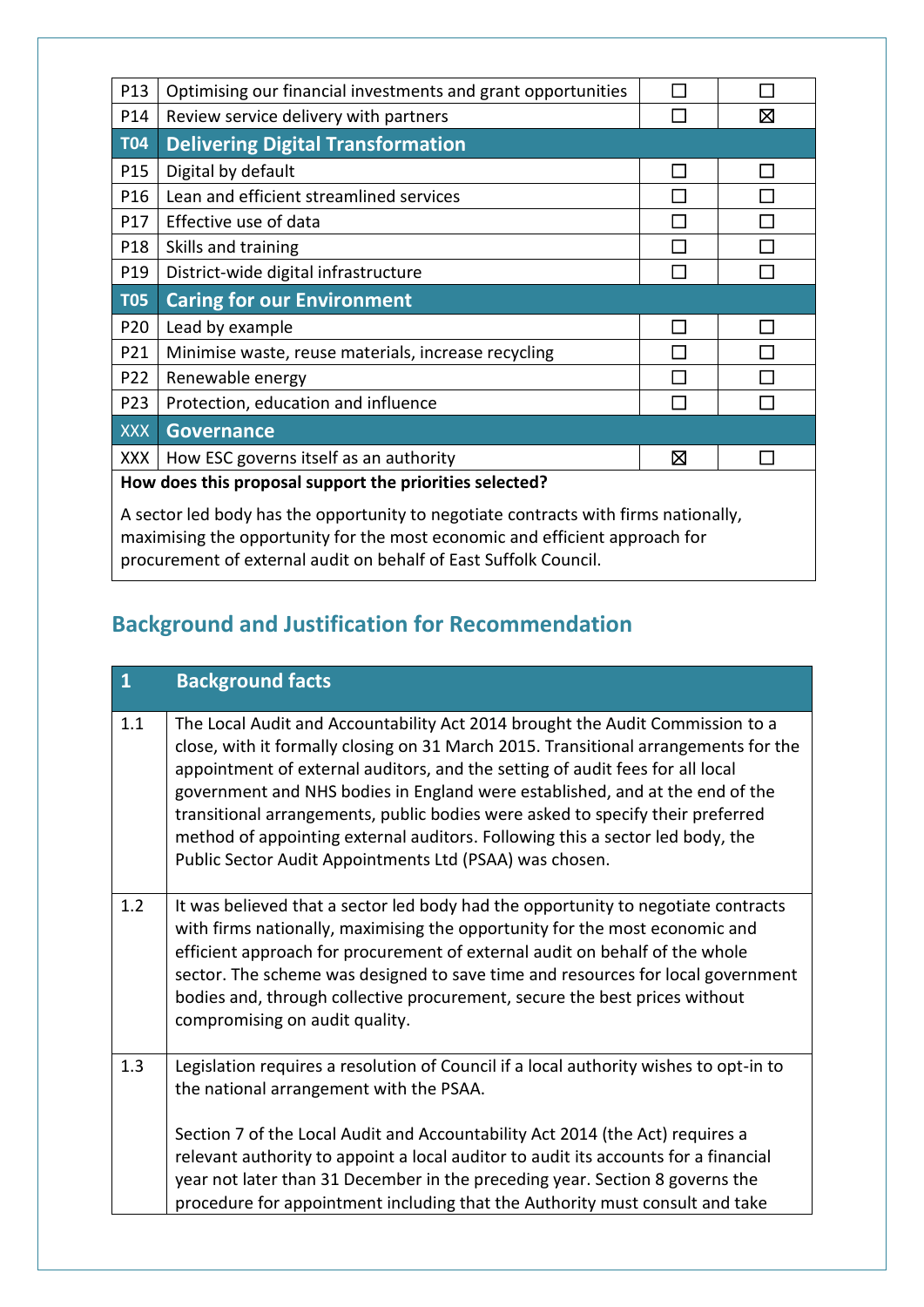|     | account of the advice of its auditor panel on the selection and appointment of a<br>local auditor. Section 8 provides that where a relevant authority is a local authority<br>operating an executive arrangement, the function of appointing a local auditor to<br>audit its accounts is not the responsibility of an executive of the authority under<br>those arrangements. |  |  |  |  |
|-----|-------------------------------------------------------------------------------------------------------------------------------------------------------------------------------------------------------------------------------------------------------------------------------------------------------------------------------------------------------------------------------|--|--|--|--|
|     | Section 12 makes provision for the failure to appoint a local auditor: the<br>authority must immediately inform the Secretary of State, who may direct<br>the authority to appoint the auditor named in the direction or appoint a<br>local auditor on behalf of the authority.                                                                                               |  |  |  |  |
|     | Section 17 gives the Secretary of State the power to make regulations in<br>relation to an 'appointing person' specified by the Secretary of State. This<br>power has been exercised in the Local Audit (Appointing Person)<br>Regulations 2015 (SI 192) and this gives the Secretary of State the ability to<br>enable a Sector Led Body to become the appointing person.    |  |  |  |  |
| 1.4 | East Suffolk Council agreed to use the PSAA as its route to select its external<br>auditors, Ernst & Young, for the remaining term of the five years from 1 April 2019<br>(ending the financial year 2022/23).                                                                                                                                                                |  |  |  |  |

| $\overline{2}$ |                                                                                                                                                                                                                                                                                                                                                                                                                                                                            | <b>Current position</b>                                                              |                                                            |  |
|----------------|----------------------------------------------------------------------------------------------------------------------------------------------------------------------------------------------------------------------------------------------------------------------------------------------------------------------------------------------------------------------------------------------------------------------------------------------------------------------------|--------------------------------------------------------------------------------------|------------------------------------------------------------|--|
| 2.1            | East Suffolk Council now needs to decide how best to appoint its external auditors<br>for the five-year period from 2022/23.                                                                                                                                                                                                                                                                                                                                               |                                                                                      |                                                            |  |
| 2.2            | The Department of Levelling Up, Housing and Communities has confirmed that<br>PSAA will continue in its role as the Appointing Person for the next appointment of<br>external auditors. The proposed contract duration is five years, with an option to<br>extend for a further one or two years with supplier agreement using a single<br>tender, restricted procedure.                                                                                                   |                                                                                      |                                                            |  |
| 2.3            |                                                                                                                                                                                                                                                                                                                                                                                                                                                                            |                                                                                      | Indicative timescales for the PSAA process are as follows: |  |
|                |                                                                                                                                                                                                                                                                                                                                                                                                                                                                            | Deadline for eligible bodies to notify PSAA of their<br>Mar-22<br>decision to opt in |                                                            |  |
|                |                                                                                                                                                                                                                                                                                                                                                                                                                                                                            | <b>Jun-22</b>                                                                        | PSAA will award new contracts                              |  |
|                | PSAA Board will confirm auditor appointments for 2023/24<br>Dec-22                                                                                                                                                                                                                                                                                                                                                                                                         |                                                                                      |                                                            |  |
| 2.4            | The PSAA scheme aims to secure the delivery of an audit service of the<br>required quality for every opted in body at a realistic market price and to<br>support the drive towards a long term competitive and more sustainable<br>market for local public audit services. PSAA plans to provide:<br>a transparent and independent auditor appointment;<br>ongoing management of any independence issues;<br>proportionate PSAA costs and redistribution of any surpluses; |                                                                                      |                                                            |  |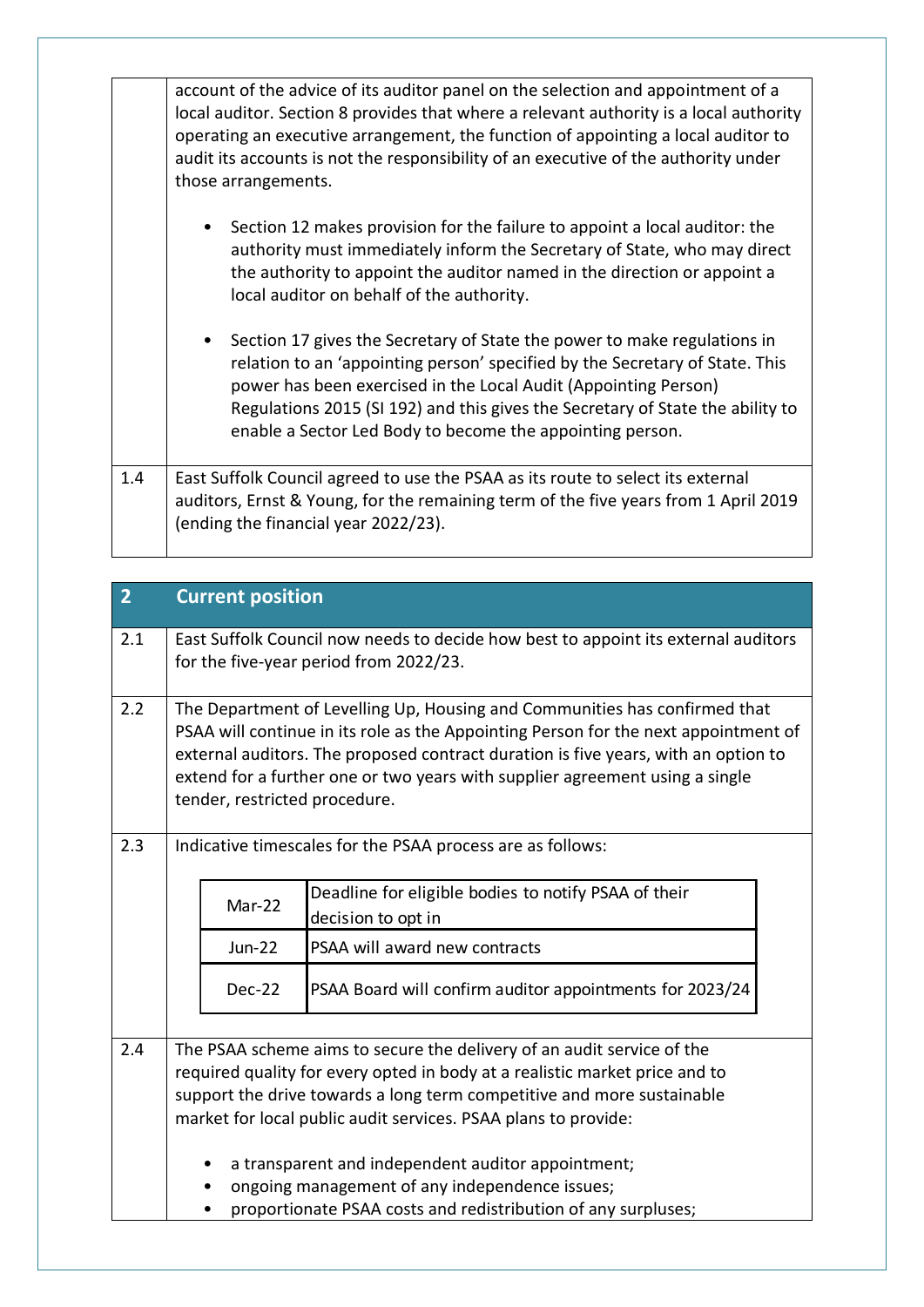|     | independent scrutiny of every additional fee proposal;<br>$\bullet$<br>a sector led collaborative scheme as the way to get the best deal for the<br>sector;<br>dedicated, experienced team;<br>$\bullet$<br>key updates to all Section 151 officers and Audit Committee Chairs;<br>$\bullet$<br>avoid the need to establish an auditor panel and undertake an auditor<br>$\bullet$<br>procurement;<br>same auditor appointment to significant collaborations or joint working<br>$\bullet$<br>initiatives.                                                                                                                                                                                                                                                                                                                                                                                                                                            |
|-----|-------------------------------------------------------------------------------------------------------------------------------------------------------------------------------------------------------------------------------------------------------------------------------------------------------------------------------------------------------------------------------------------------------------------------------------------------------------------------------------------------------------------------------------------------------------------------------------------------------------------------------------------------------------------------------------------------------------------------------------------------------------------------------------------------------------------------------------------------------------------------------------------------------------------------------------------------------|
|     | It is understood that the PSAA also have a number of initiatives it would like to<br>consider as part of the upcoming national procurement in order to send a strong<br>message to the market and to open up greater competition. The Local<br>Government Association (LGA) will also continue to work with Public Sector Audit<br>PSAA and government on the need for a better, more robust market for local audit<br>with more qualified audit firms and greater numbers of qualified auditors. It also<br>recognises that this is a long-term process and needs to be funded properly over<br>the longer term. LGA's view is that the national framework remains the best<br>option for councils. They believe that in a suppliers' market it is imperative that<br>councils act together to have the best chance of influencing the market and for<br>nationally coordinated efforts to improve the supply side of the market to be<br>effective. |
| 2.5 | It must be noted that the way the external audit procurement has operated over<br>the last couple of years has been disappointing. There are a limited number of<br>firms in the market to provide sufficient public sector audits and too few qualified<br>auditors employed by those firms. This has led to a situation where many audits<br>have been delayed, as East Suffolk Council has experienced recently. A lack of<br>capacity in the audit market has been exacerbated by increased requirements<br>placed on external auditors by the audit regulator, and the drive for audit quality<br>has resulted in auditors needing more assurance. In turn this additional work has<br>driven higher fees which is likely to continue.                                                                                                                                                                                                           |
| 2.6 | As the client in the contract, East Suffolk also has little influence over what it is<br>procuring. The nature and scope of the audit is determined by codes of practice<br>and guidance and the regulation of the audit market is undertaken by a third<br>party, currently the Financial Reporting Council.                                                                                                                                                                                                                                                                                                                                                                                                                                                                                                                                                                                                                                         |

| $\overline{\mathbf{3}}$ | How to address current situation                                                                                                                                                                                                                                                                                                                                                                                                                                                                                                                                                           |
|-------------------------|--------------------------------------------------------------------------------------------------------------------------------------------------------------------------------------------------------------------------------------------------------------------------------------------------------------------------------------------------------------------------------------------------------------------------------------------------------------------------------------------------------------------------------------------------------------------------------------------|
| 3.1                     | As well as opting-in with the PSAA, there are two other options to consider.                                                                                                                                                                                                                                                                                                                                                                                                                                                                                                               |
| 3.2                     | East Suffolk could make a stand-alone appointment. To do this the Council will<br>need to set up an Auditor Panel. The members of the panel must be wholly (or a<br>majority) independent members as defined by the Act. Independent members for<br>this purpose are independent appointees; this excludes current and former<br>elected members (or officers) and their close families and friends. This means that<br>elected members will not have a majority input to assessing bids and choosing<br>which firm of accountants to award a contract for the Council's external audit. A |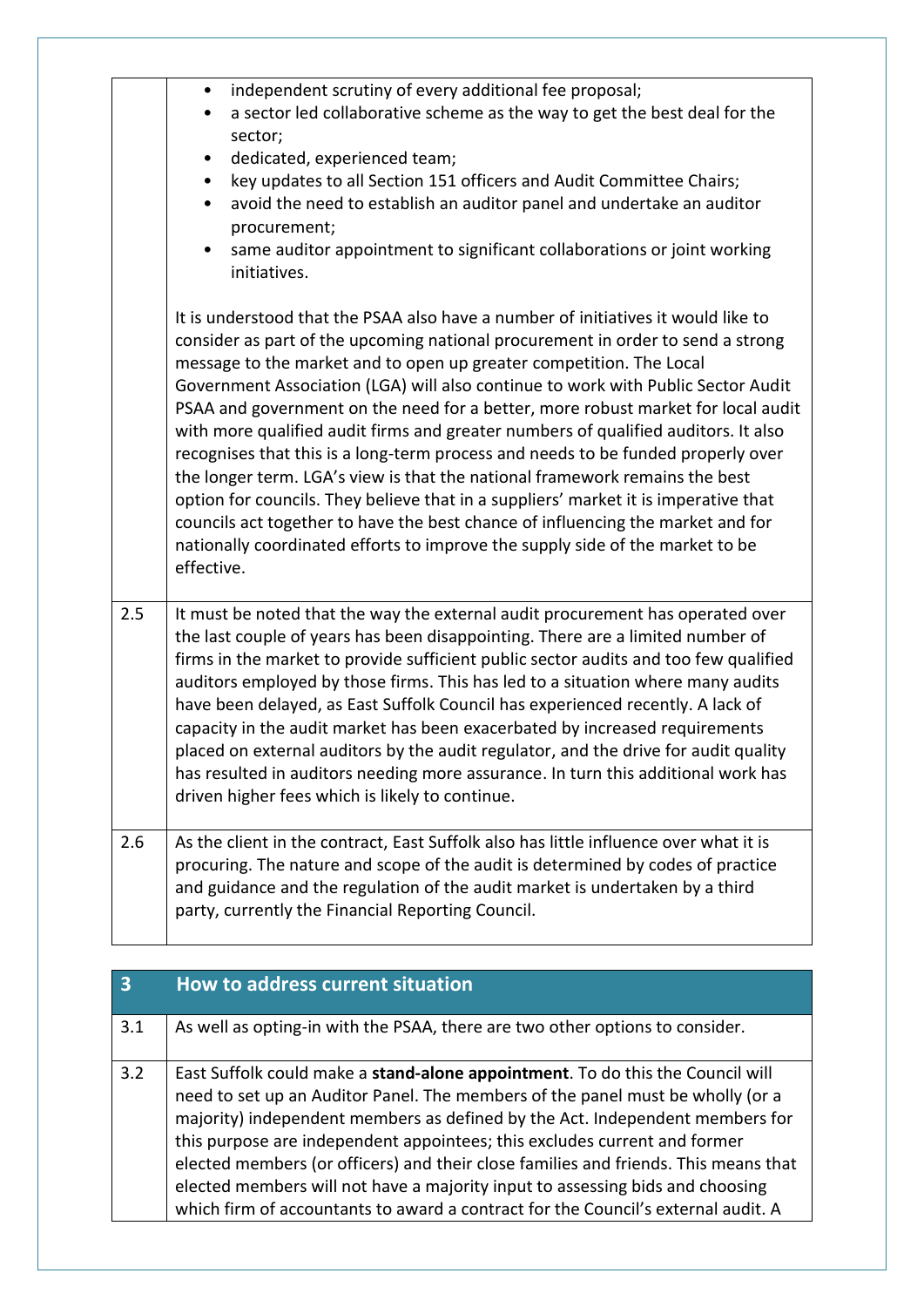|     | new independent auditor panel established by the Council will be responsible for<br>selecting the auditor. Advantages and disadvantages of this option are as follows:                                                                                                                                                                                                                                                                                                                                                                                                                                                                                                                                                                                                                            |
|-----|---------------------------------------------------------------------------------------------------------------------------------------------------------------------------------------------------------------------------------------------------------------------------------------------------------------------------------------------------------------------------------------------------------------------------------------------------------------------------------------------------------------------------------------------------------------------------------------------------------------------------------------------------------------------------------------------------------------------------------------------------------------------------------------------------|
|     | Advantages:<br>Setting up an auditor panel allows the Council to take maximum advantage                                                                                                                                                                                                                                                                                                                                                                                                                                                                                                                                                                                                                                                                                                           |
|     | of the new local appointment regime and have local input to the decision.<br>Disadvantages:<br>Recruitment and servicing of the Auditor Panel, running the bidding                                                                                                                                                                                                                                                                                                                                                                                                                                                                                                                                                                                                                                |
|     | exercise and negotiating the contract is estimated by the LGA to cost in the<br>region of £15,000, plus on-going expenses and allowances.<br>The Council will not be able to take advantage of reduced fees that may be                                                                                                                                                                                                                                                                                                                                                                                                                                                                                                                                                                           |
|     | available through joint or national procurement contracts.<br>The assessment of bids and decision on awarding contracts will be taken by<br>$\blacksquare$<br>independent appointees and not solely by elected members.                                                                                                                                                                                                                                                                                                                                                                                                                                                                                                                                                                           |
| 3.3 | The other option is for East Suffolk to set up a Joint Auditor Panel and establish<br>local joint procurement arrangements. As with the stand-alone appointment<br>option, this will need to be constituted of wholly (or a majority) independent<br>appointees (members). Further legal advice would be required on the exact<br>constitution of such a panel having regard to the obligations of each Council under<br>the Act and the Council will need to liaise with other local authorities to assess the<br>appetite for such an arrangement. Initial discussions between Suffolk Chief Finance<br>Officers s have established that our neighbouring authorities do not intend to<br>pursue such an arrangement at present. Advantages and disadvantages of this<br>option are as follows: |
|     | Advantages:<br>The costs of setting up the panel, running the bidding exercise and<br>negotiating the contract will be shared across a number of authorities.<br>There is greater opportunity for negotiating some economies of scale by<br>being able to offer a larger combined contract value to the audit firms.                                                                                                                                                                                                                                                                                                                                                                                                                                                                              |
|     | Disadvantages:<br>The decision-making body will be further removed from local input, with<br>potentially no input from elected members where a wholly independent<br>auditor panel is used, or possibly only one elected member representing<br>each Council, depending on the constitution agreed with the other bodies<br>involved.<br>The choice of auditor could be complicated where individual Councils have<br>independence issues. An independence issue occurs where the auditor has<br>recently or is currently carrying out work such as consultancy or advisory                                                                                                                                                                                                                       |
|     | work for the Council. Where this occurs, some auditors may be prevented<br>from being appointed by the terms of their professional standards. There is<br>a risk that if the joint auditor panel selects a firm that is conflicted for this<br>Council, then the Council may still need to make a separate appointment<br>with all the attendant costs and loss of economies possible through joint<br>procurement.                                                                                                                                                                                                                                                                                                                                                                               |